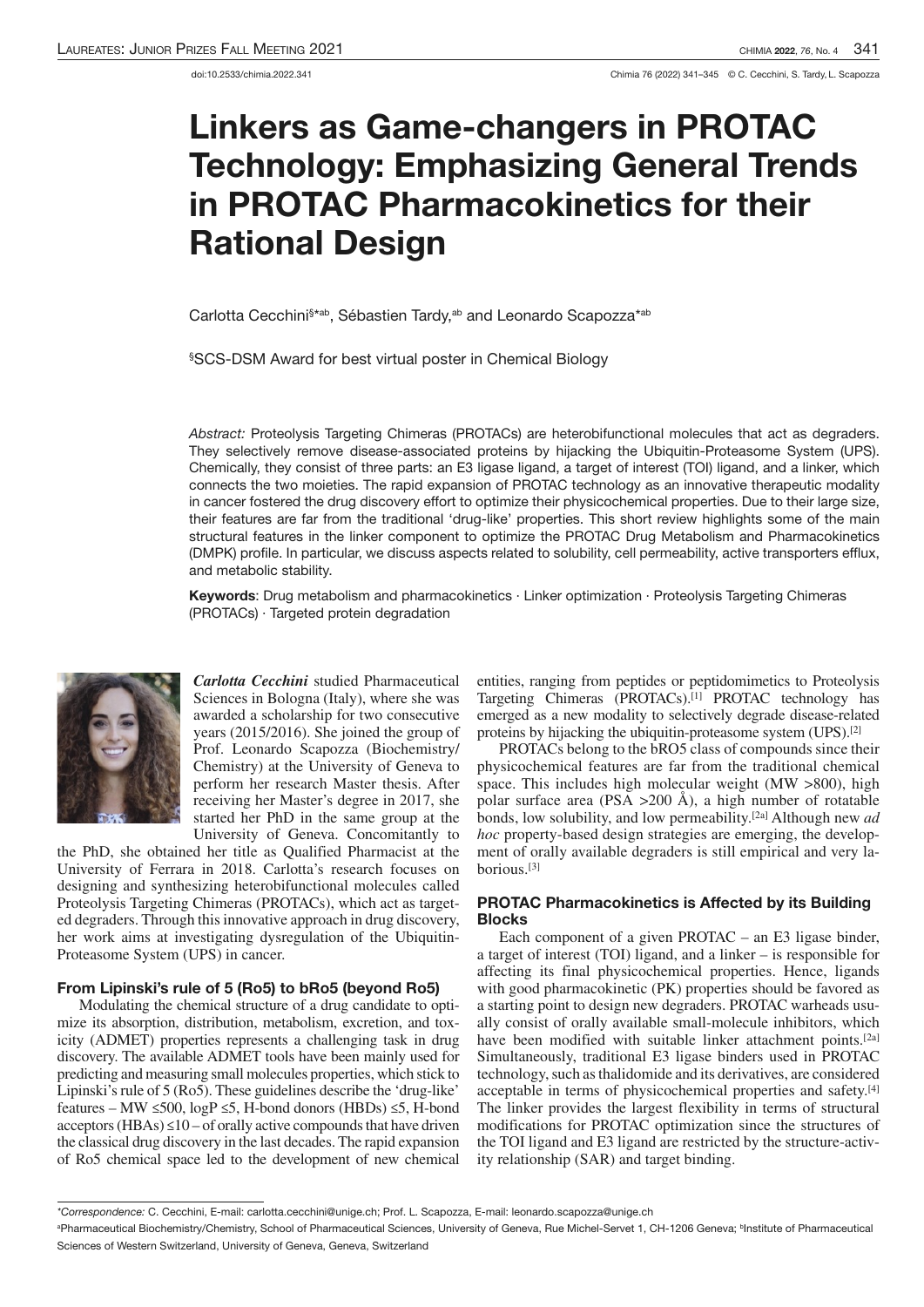Indeed, other than playing a crucial role in defining the ternary complex geometry, the linker composition and length can affect the final intrinsic solubility, permeability, and metabolic stability of a given PROTAC. Therefore, an attentive focus on structural modifications in the linker is pivotal for PROTAC development.

#### Linker Impact on PROTAC Solubility

Notably, as the ClogP and the size of compounds increases, their solubility usually decreases.[5]

Low solubility negatively affects compound absorption and bioavailability after oral dosing, and it may result in erratic values from bioassays during the drug development, thus hampering the hit-to-lead process. In general, the minimum solubility required for a compound is strictly dependent on its permeability and dose. High-permeable compounds require lower solubility than lowpermeable compounds to achieve maximum oral absorption.[6]

In the context of PROTACs, which have high MW and generally low permeability, an early focus on solubility is pivotal for achieving consistent preclinical efficacy results and oral efficacy in drug discovery. [7] Choosing warheads and E3 ligases that have moderate/high solubility is preferable, but their selection is contingent on the target and the E3 ligase tissue expression.

Chemical modifications in the linker provide the most exploitable route to optimize PROTAC solubility. Increasing ionization at physiological pH, or hydrogen bonding capacity, are among the most common and practical strategies used by medicinal chemists to enhance the aqueous solubility of organic compounds. In a recent work, Wang *et al.* showed that the replacement of traditional linear alkyl and polyethylene glycol (PEG) moieties with saturated nitrogen heterocycles, such as piperidines and/or piperazines, significantly improved the solubility of their compounds, resulting in a more potent degrader such as ARD-69 (Fig. 1a).[8] Likewise, the incorporation of polar piperazine and pyrimidine moieties into the linker led to more soluble and potent compounds (PROTAC 4 and PROTAC  $6$ ) (Fig. 1b).<sup>[9]</sup> It should be noticed that rigidifying the linker with heterocycles may disfavor the ternary complex formation in such a way as negatively affecting the bioactivity of degraders. Therefore, *in silico* and/or experimentally structural studies should always drive the optimal spatial conformation of a degrader prior to the introduction of more rigid linkers.

#### Linker Impact on PROTAC Cell Permeability

Cell permeability has drawn much attention in PROTAC development.[2a] In particular, increased size of compounds leads to decreased permeability, limiting oral drug absorption.[5]



Fig. 1. a) Structure of a potent androgen receptor (AR) degrader for the treatment of prostate cancer (ARD-69); b) Structure of potent PROTACs that selectively degrade Receptor-Interacting Serine/Threonine Protein Kinase 2 (RIPK2) (PROTAC 4 and 6).

The large size of PROTACs makes them very prone to be low permeable compounds. However, despite poor permeability, some degraders still showed potent cellular activity, probably due to their catalytic, event-driven pharmacology.<sup>[10]</sup>

Besides the MW, the structural modifications to improve compound permeability consist of reducing polarity, modulating lipophilicity (within the range of 3–5 AlogP), and reducing HBDs and HBAs.[10a,11] Therefore, achieving a good balance in terms of compound solubility/permeability is very challenging and still difficult to predict, despite the rapid expansion of *in silico* tools.[1b,3]

In some cases, compound lipophilicity was successfully increased by using short alkyl linkers or by incorporating tertiary amines that minimize the topological polar surface area (TPSA), resulting in improved cell permeability. [10b,12]

Lokey *et al.* provided insight as to how structural changes in the linker affect PROTAC permeability by combining a parallel artificial membrane permeability assay (PAMPA) and a lipophilic permeability efficiency (LPE) metric.<sup>[10a]</sup> It is noteworthy that these label-free assays consider only passive permeability without the confounding effects of active transport. Their findings showed that solvent-exposed NH groups (*i.e.* amides) of VHL ligand close to the linker attachment points likely contribute to decreasing permeability. Therefore, reducing the presence of solvent-exposed HBDs (by *N*-methylation or removal of amide) or shielding the –NH polarity from solvent (by increasing steric hindrance in proximity) are both powerful strategies to improve compound permeability. This was shown in a recent work, where the *tert*-Leu amide –NH in PROTAC MZ1 could be shielded from the solvent by the *tert*-Leu side chain and by an intramolecular hydrogen bond (IMHB) formed between –NH and the PEG ether (Fig. 2).[10a] Interestingly, the partial shielding provided by the PEG linker generated a PROTAC that was even more permeable than its analog bearing an aliphatic linker.

The same effect is observed in the presence of molecular chameleons, such as macrocycles, where the flexible shielding of amide bonds can enhance compound permeability.[13]

Consistent with this, a PROTAC bearing a relatively long, elongated, and flexible PEG linker showed improved cell permeability by changing its conformation to a less polar one, where IMHBs shielded some of the PROTAC's polarity. [14] These findings prove that PROTAC permeability can be finely modulated in different ways. However, designing degraders that act as molecular chameleons is very challenging as it requires attentive conformational studies.

Recently, Ciulli *et al.* provided a simple strategy to enhance PROTAC permeability and bioactivity through a bioisosteric amide-to-ester substitution in the linker (Fig. 3).<sup>[15]</sup>

Higher lipophilicity (within the range of 1–4 ALogP) combined with the reduced number of solvent-exposed HBDs were likely responsible for the increased permeability of several linker types.[15] To hamper the susceptibility of esters to hydrolysis, bulky groups were added to the chemical space surrounding the area, thus improving plasma stability.

Overall, these findings suggest that the intrinsic lipophilicity of warhead and E3 ligase binder moieties directly influences the choice of the optimal linker composition.

#### Linker Impact on PROTAC Efflux

P-glycoprotein (P-gp) is a 170 kDa member of the ATPbinding cassette transporter superfamily (ABCB1) and it has also been referred to as multi-drug resistant protein 1 (MDR1).<sup>[16]</sup> P-gp is abundant in cell barriers that have a protective function, such as the blood-brain barrier, small and large intestine, liver, kidney, adrenal gland, pregnant uterus.[16]

P-pg-mediated drug efflux represents a major limitation for oral absorption. It has a greater effect when the drug concentration on the luminal surface is low and when the compound has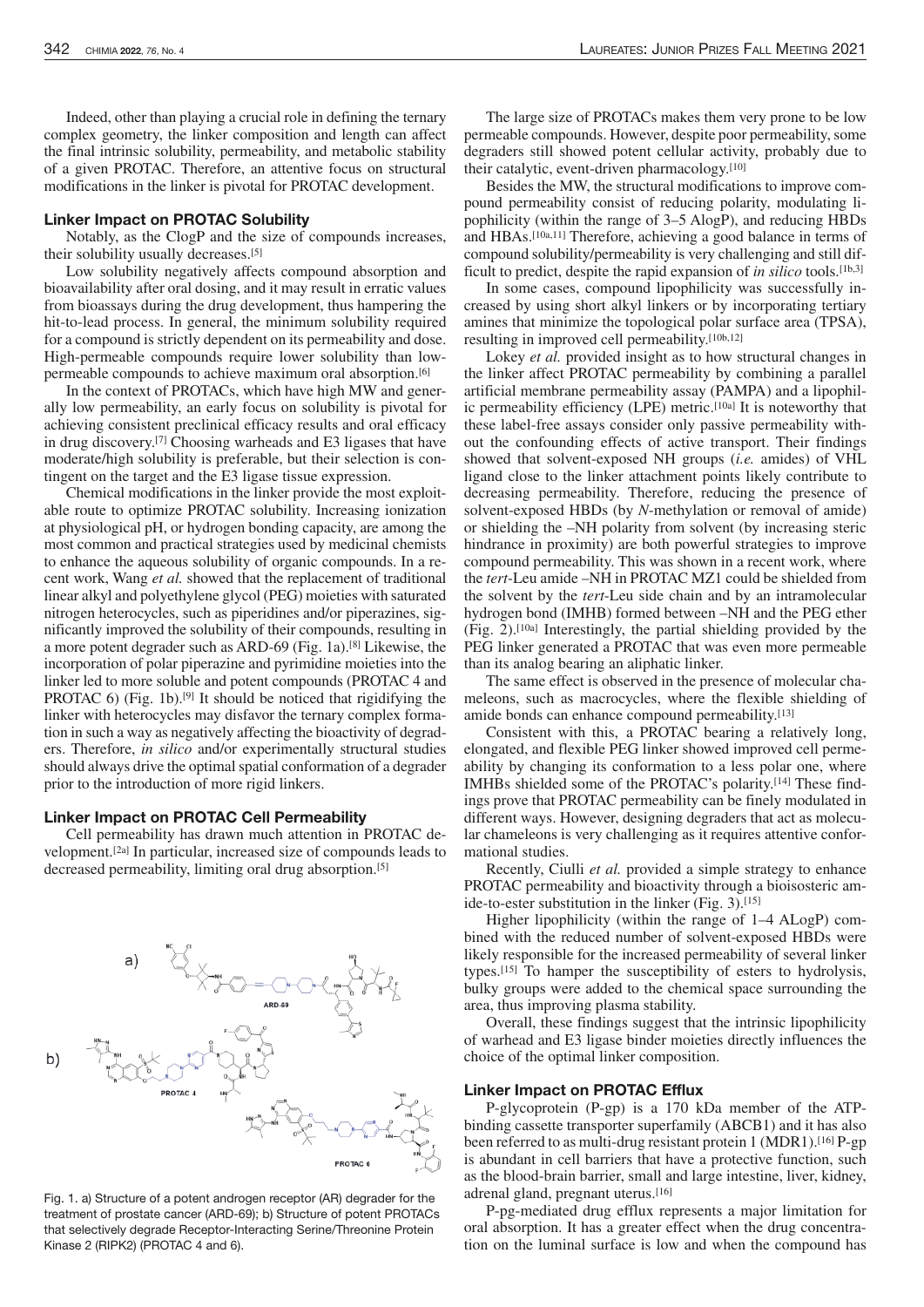

Fig. 2. a) Crystal structure of PROTAC MZ1 (colored by element) in complex with VHL (orange) and Brd4 (pink) (PDB:5T35). [10a] The VHL ligand tert-Leu -NH (blue arrow) is shielded by the tert-Leu side chain and is within hydrogen-bonding distance of the VHL ligand PEG oxygen (red arrow). b) Chemical structure of PROTAC MZ1. The tert-Leu amide is highlighted in the red circle. Figure adapted from ref. [10a].

Fig. 3. Amide-to-ester substitution on a set of VHL-based BET degraders to improve cell permeability. The graphic shows the PAMPA permeabilities of model compounds organized by amide (purple) and ester (orange) matched pair. Dashed gray lines represent categorical threshold for poor ( $P_e$  <1  $\times$  10<sup>-6</sup> cm/s), moderate (1  $\times$  10<sup>-6</sup> cm/s  $< P_e < 5$  $\times$  10<sup>-6</sup> cm/s), and good ( $P_e > 5 \times$ 10–6 cm/s) membrane permeabilities. Adapted from ref. [15]

low passive diffusion.<sup>[6]</sup> High P-gp efflux results in poor ADMET processes and reduced exposure of the compound to the therapeutic target. Therefore, in most cases it is generally desirable to circumvent this effect.

Compounds that have  $N + O \ge 8$ , MW >400, and acid with pKa >4 are more likely to be P-gp substrates.[6] Being large and low permeable molecules, PROTACs are very expected to undergo P-gp efflux. $[15,17]$ 

In principle, cancer cells expressing high levels of MDR1 would likely exhibit resistance to degraders. However, even tissues with low or non-detectable MDR1 protein levels might acquire resistance to chronic exposure of PROTACs by upregulation of MDR1.[17] Consequently, PROTACs that displayed high efflux ratios may require concurrent blockade of MDR1 to achieve durable protein degradation and therapeutic response in cancer.

Alternatively, structural modification strategies to evade or reduce theP-gp substrate affinity of compounds might overcome the need for MDR1 blockage.SinceP-gp does not have a well-defined drug-binding pocket, the range of its substrate specificity is very broad, including aromatic, aliphatic, or charged compounds.[18] Structure–efflux relationships on a series of lead compounds showed a direct correlation between efflux and the presence of HBAs.[19] In particular, aromatic amides were revealed to be especially susceptible to efflux.[19]

Bulky group introduction, *N*-methylation, removal of hydrogen bonding groups such as amides, are among the structural modifications that were successful in reducing P-gp efflux.[6]

Moreover, the introduction of a strong acid, such as carboxylic acid, may interfere with P-gp binding, resulting in decreased efflux.[6] In principle, applying some of these modifications in the linker might reduce PROTAC affinity for P-gp.

In a recent work, the effect of the linker on Caco-2 permeability and efflux was explored with a set of PROTACs bearing the same warhead and E3 ligand.<sup>[10c]</sup> Interestingly, the addition of fluorine atoms in the linker motif resulted in low efflux ratios compared to linear linkers, probably due to the increased steric hindrance which lowered the affinity of compounds for  $P-gp$ . [10c]

In the attempt of improving PROTAC cell permeability through amide-to-ester substitutions on the linkers, Ciulli et al. observed that efflux ratios increased with compound lipophilicity up to an ALogP of around 4.[15] Therefore, if on the one side, highly permeable PROTACs – within the range of 3–5 AlogPs – are very desirable, on the other hand, their higher propensity to actively undergo efflux represents a significant limitation for oral absorption.

The increasing number of experimental data on PROTAC efflux will likely drive the design of PROTACs toward lower P-gp efflux ratios.

#### Linker Impact on PROTAC Metabolism

Metabolic stability is defined as the susceptibility of a chemical compound to biotransformation and is expressed as *in vitro* half-life  $(t_{1/2})$  and intrinsic clearance  $(Cl_{1/2})$ .<sup>[20]</sup> Based on these values, *in vivo* pharmacokinetic parameters such as bioavailability and *in vivo* half-life can be calculated.<sup>[20]</sup> Sufficient drug exposure is highly desirable to elicit the biological activity, which, in the case of degraders, includes ternary complex formation and target protein knockdown. Metabolically unstable drugs have relatively high values in  $Cl<sub>int</sub>$  and low values in  $t<sub>1/2</sub>$ , which are associated with poor ADME properties. For this reason, strategies to optimize drug metabolic stability are among the most resource-intensive tasks in the pharmaceutical panorama. Identification of soft spot location through metabolite identification experiments (MetID) seems to be the most effective strategy for driving the medicinal chemists' effort towards better metabolic stability.

In a recent work, Goracci *et al.* showed that the linker length and composition have significant impact on PROTAC metabolic stability. [21] Compared to the individual ligands, the introduction of a third element – the linker – was shown to increase the number of soft spots that are responsible for PROTAC liability. PROTACs bearing short linear linkers resulted in better metabolic stability due to fewer soft spots and to the higher steric hindrance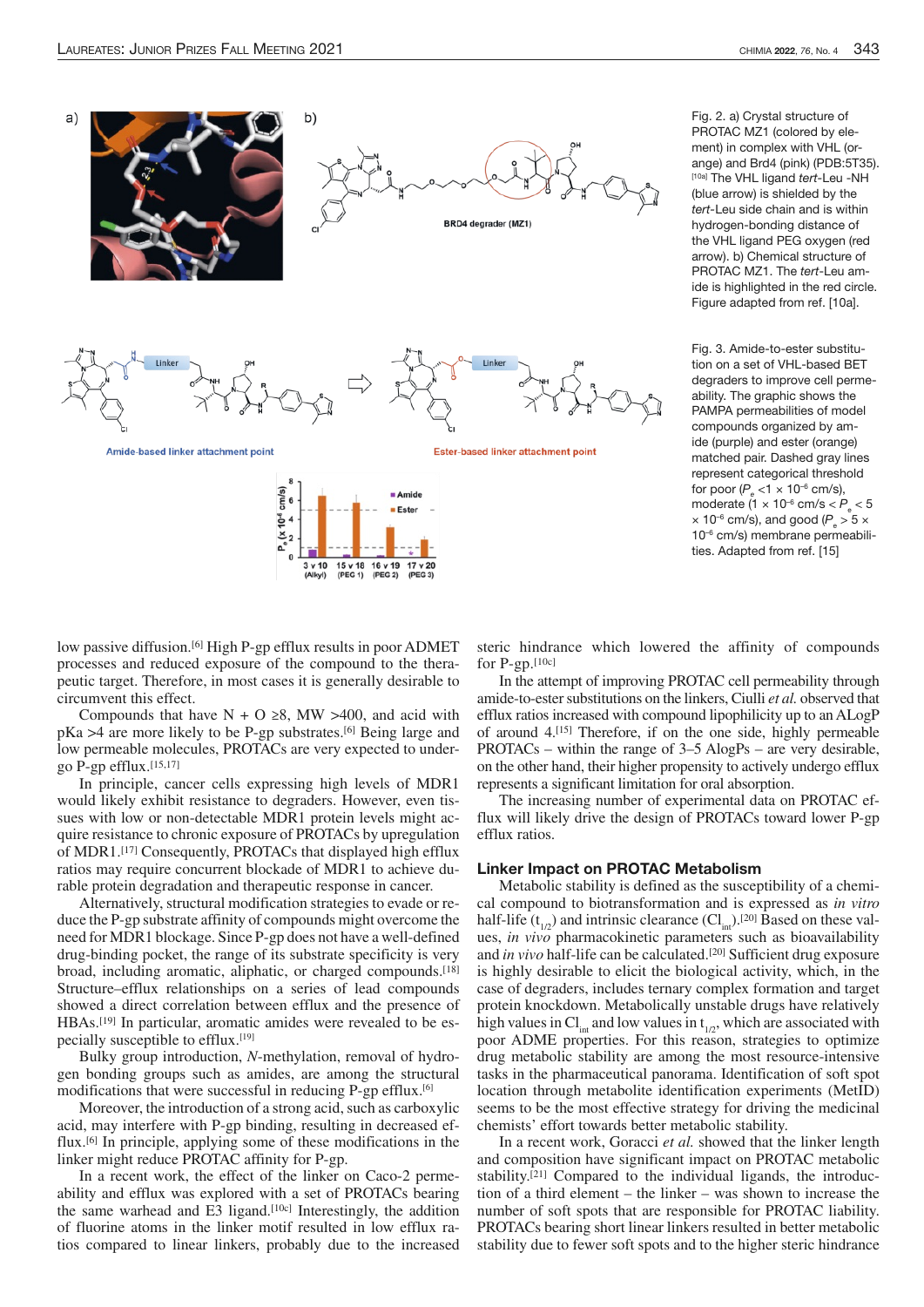of warhead/E3 binder, which can hamper the interaction with metabolism-devoted enzymes. It was found that the introduction of cyclic groups into the linker, such as piperazine and triazole, resulted in higher metabolic stability. Interestingly, their findings showed that even if the number of soft spots is higher in PEG-like PROTACs due to the multiple *O*-dealkylation reactions, the overall metabolic rate is not necessarily negatively affected. Furthermore, linker attachment points to both warhead and E3 ligand resulted in very labile soft spots, due to *N*-dealkylation and amide hydrolysis reactions.[21]

Overall, this study suggests that longer linkers increase the likelihood of degraders to undergo fast metabolism, but a clear trend for improving PROTAC metabolic stability by linker modifications is still missing. Early identification of soft spots may help to accelerate this process towards the generation of metabolically stable compounds.

## Synopsis of Linker Structural Modifications

Properties such as solubility and permeability can be finetuned by modifying the linker nature – polar/lipophilic – and length, but also the number of HBDs and HBAs.

In principle, short lipophilic linkers containing cyclic ionizable groups would result in more permeable and soluble compounds, which are less prone to metabolic instability and P-gp efflux, but their increased rigidification might change the entire geometry of the ternary complex in such a way as to affect PROTAC efficacy. Therefore, ideal linker modifications would combine both stable ternary complex formations with good DMPK properties(Table 1).

Not surprisingly, the first two PROTACs to entering phase II clinical trials, ARV-110 and ARV-471, are consistent with this trend (Fig. 4).[22] Both compounds bear a short, rigid linker, with incorporated piperidine and piperazine moieties.







Fig. 4. Structure of ARV-110 and ARV-471. The linker part is shown in violet.

Conclusion

PROTACs' potential as future therapeutics is nowadays evident and supported by a wealth of preclinical efficacy data. Nevertheless, PROTAC intrinsic features – high MW, PSA, number of rotatable bonds, low cell permeability, and poor solubility – make their delivery and bioavailability the most significant hurdles to overcome on the way to the clinic.

So far, optimization of oral degraders have been shown to require a lot of empiricism.

As PROTACs represent independent chemical entities, their DMPK profile cannot be directly predicted from their components. Linker modifications on a set of degraders bearing the same warhead/E3 ligand seem to be the most successful approach for providing a general trend in the DMPK profile and bioactivity of PROTACs. An increasing amount of experimental data on their DMPK properties is fervently expected for guiding PROTAC development into a less time-consuming and more rapid-straightforward process.

#### Acknowledgments

C.C. is grateful to the Swiss Chemical Society and DMCCB for the best poster award in Chemical Biology. C.C. research project was supported by a grant from the Swiss National Science Foundation (SNSF – n. 186405). C.C. is also grateful to ACS Publications for the granted permission for using Fig. 2 and Fig. 3. Further permission related to the material excerpted should be directed to the ACS.

Received: January 31, 2022

- [1] a) B. C. Doak, B. Over, F. Giordanetto, J. Kihlberg, *Chem. Biol*. **2014**, *21*, 1115, https://doi.org/10.1016/j.chembiol.2014.08.013; b) S. D. Edmondson, B. Yang, C. Fallan, *Bioorg. Med Chem. Lett*. **2019**, *29*, 1555, https://doi.org/10.1016/j.bmcl.2019.04.030.
- [2] a) C. Cecchini, S. Pannilunghi, S. Tardy, L. Scapozza, *Front. Chem.* **2021**, *9*, https://doi.org/10.3389/fchem.2021.672267; b) C. Cecchini, S. Tardy, V. Ceserani, J. P. Theurillat, L. Scapozza, *Chimia* **2020**, *74*, 274, https://doi.org/10.2533/chimia.2020.274.
- [3] G. Ermondi, M. Vallaro, G. Caron, *Drug Discov. Today* **2020**, *25*, 1585, https://doi.org/https://doi.org/10.1016/j.drudis.2020.06.015.
- [4] T. Ishida, A. Ciulli, *SLAS Discov*. **2021**, *26*, 484, https://doi.org/10.1177/2472555220965528.
- [5] M. P. Gleeson, *J. Med. Chem*. **2008**, *51*, 817, https://doi.org/10.1021/jm701122q.
- [6] 'Drug-like properties: Concepts, structure design and methods : fromADME to toxicity optimization', E. H. Kerns, D. Li, Academic Press, Amsterdam, **2008**.
- [7] C. Cantrill, P. Chaturvedi, C. Rynn, J. Petrig Schaffland, I. Walter, M. B. Wittwer, *Drug Discov. Today* **2020**, *25*, 969, https://doi.org/10.1016/j.drudis.2020.03.012.
- [8] X. Han, C. Wang, C. Qin, W. Xiang, E. Fernandez-Salas, C.- Y. Yang, M. Wang, L. Zhao, T. Xu, K. Chinnaswamy, J. Delproposto, J. Stuckey, S. Wang, *J. Med. Chem.* **2019**, *62*, 941, https://doi.org/10.1021/acs.jmedchem.8b01631.

| Table 1. Linker structural features affecting PROTAC DMPK profile. |  |  |
|--------------------------------------------------------------------|--|--|
|--------------------------------------------------------------------|--|--|

| Table T. Linker structural reatures affecting PROTAC DIVIPK profile. |                                               |                                     |                                     |  |
|----------------------------------------------------------------------|-----------------------------------------------|-------------------------------------|-------------------------------------|--|
| <b>Solubility</b>                                                    | <b>Permeability</b>                           | P-pg efflux                         | <b>Metabolic stability</b>          |  |
| • Decrease at high $ClogP(>3)$                                       | • Decrease at low $ClogP$ (<3)                | • Increase with HBAs                | • Increase with steric<br>hindrance |  |
| • Increase with polar and<br>ionizable groups                        | • Decrease with polar and<br>ionizable groups | • Decrease with steric<br>hindrance | • Decrease with longer linkers      |  |
|                                                                      | • Decrease with HBAs and<br><b>HBDs</b>       | • Decrease with strong acid         | • ClogP has a minor effect          |  |
|                                                                      | • Increase with IMBDs                         | • ClogP has a minor effect          |                                     |  |